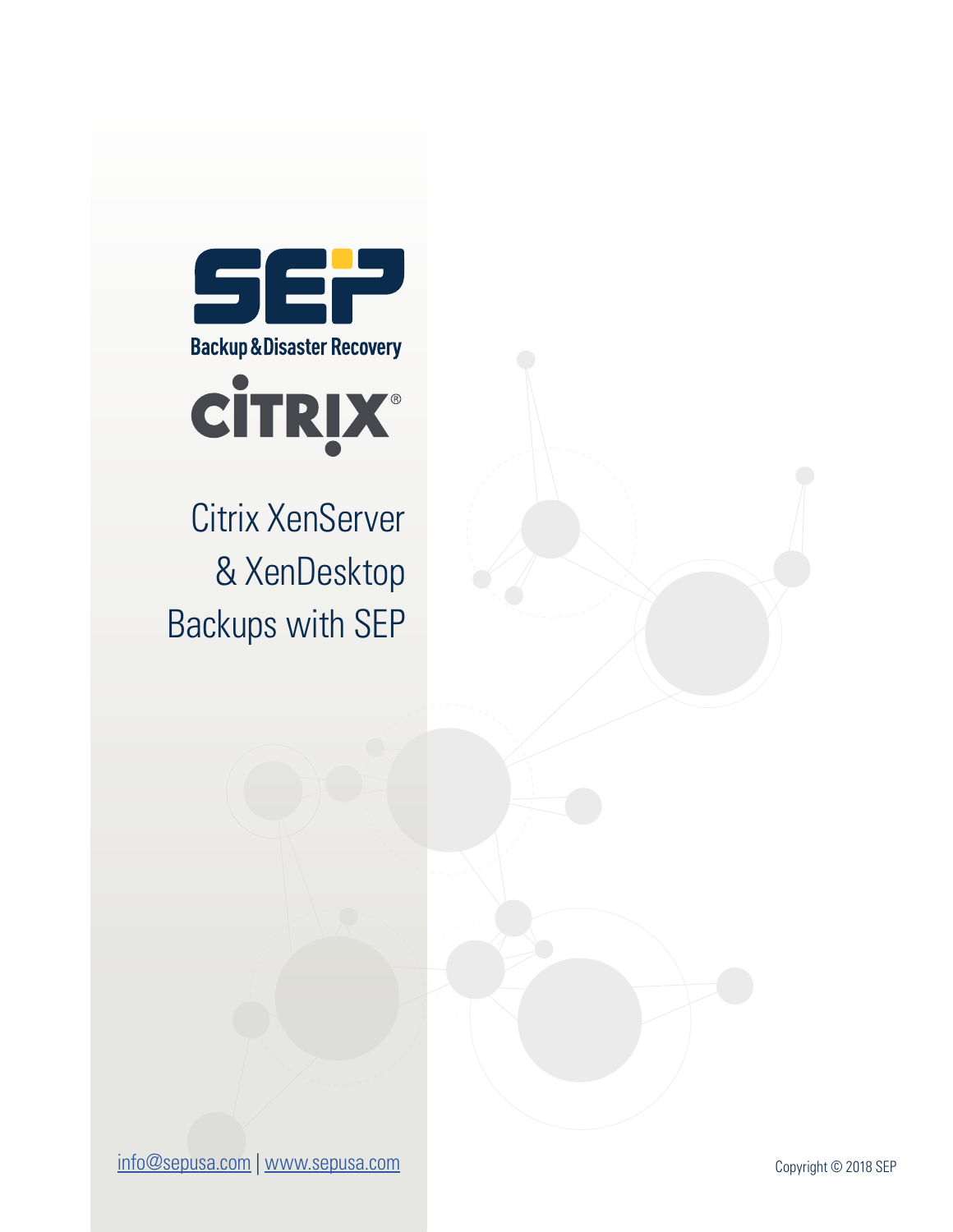

## Table of Contents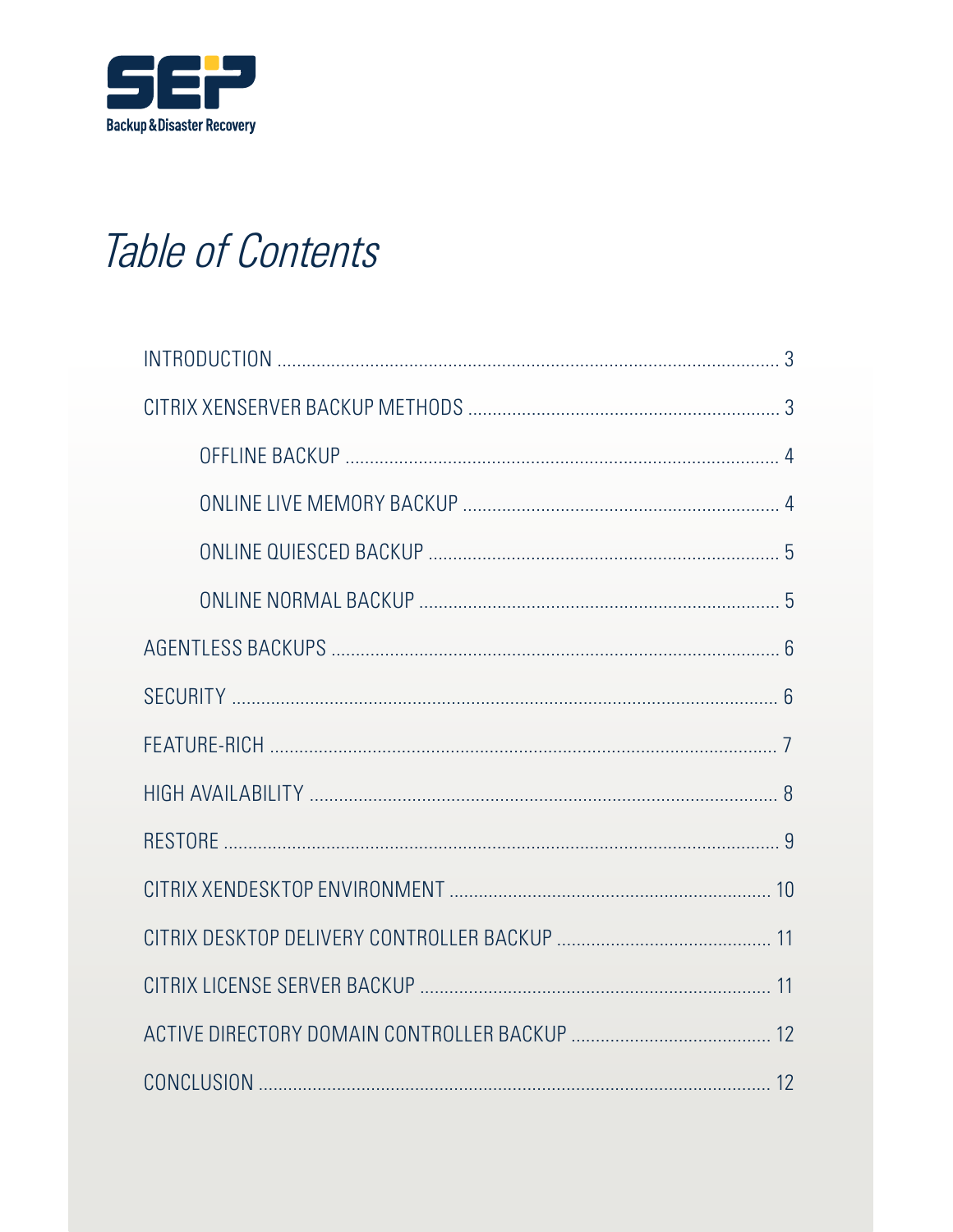

#### Introduction

SEP is a robust and secure backup solution for businesses of any size. The Citrix Ready certified SEP module for XenServer, XenDesktop and XenApps provides fast and efficient backups for virtual machines (VM) running on XenServer. SEP's patented Multi-Streaming Technology backs up multiple streams simultaneously. Entire company infrastructures can be managed by a single, fully integrated interface for physical, virtual and cloud environments.

SEP's backup and recovery solution for Citrix provides:

- Built-in encryption capabilities
- Agentless backups
- VM backup consistency
- Change Block Tracking (CBT)
- License Activation Loss Prevention
- Platform-independent functionality
- A single enterprise management interface
- Certified solution for Citrix XenServer, XenDesktop & XenApps

#### Citrix XenServer Backup Methods

There are several ways to back up VMs on Citrix XenServer with SEP:

- Offline Backup occurs when the VM is powered down
- Online Live Memory Backup includes the VM's active RAM
- Online Quiesced Backup uses the XenServer VSS provider to allow a complete backup without interruption to the production system
- Online Normal Backup completed without interruption to the production system

All backup methods are fully accessible from and integrated into the SEP central interface.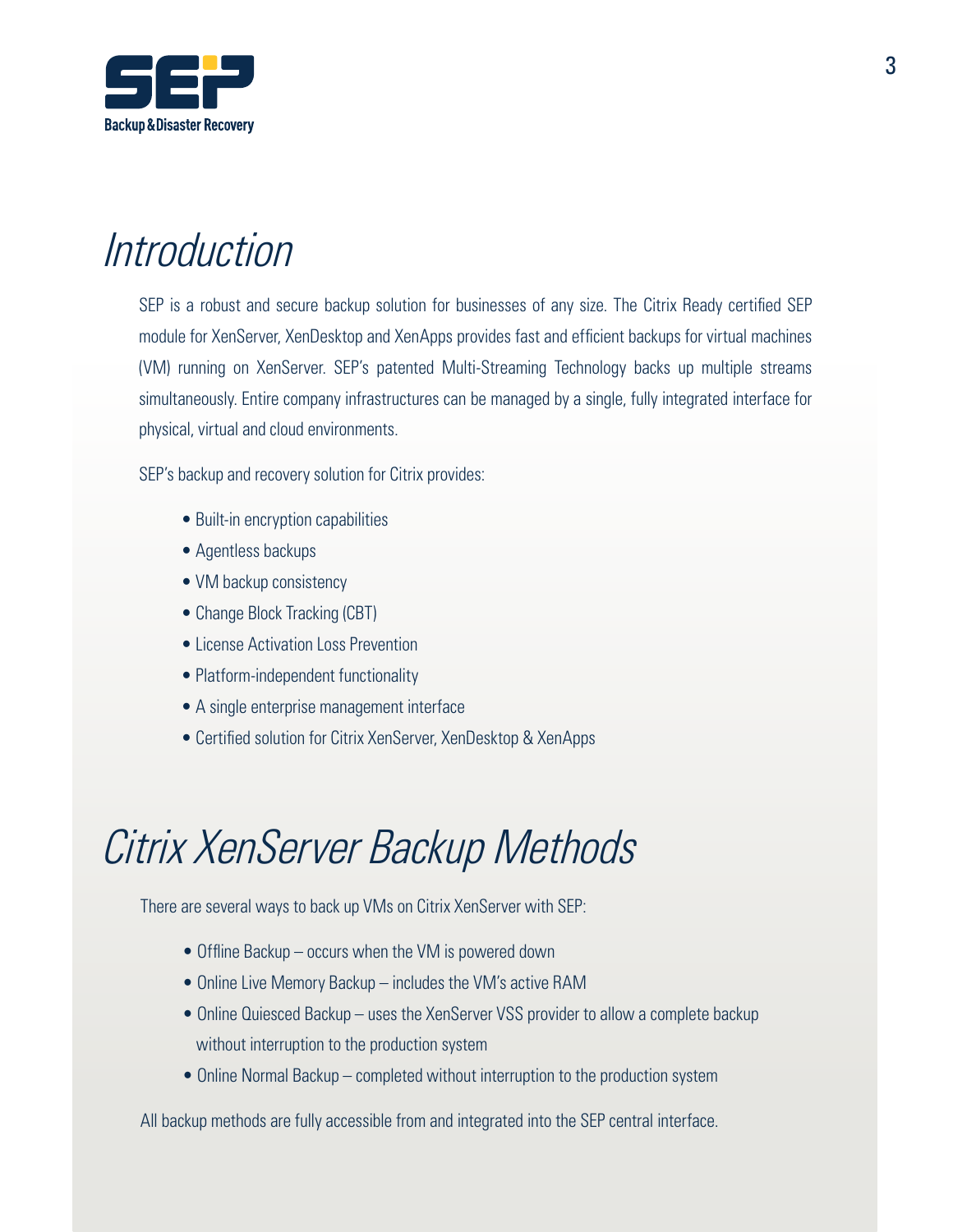

## Offline Backup

The offline backup solution will perform a backup of the VM by shutting down the operating system. This option allows the backup to occur when no changes are occurring on the VM. While this guarantees the consistency of the VM at a specific point in time, it is not an optimal solution for applications that require high availability.

Pros:

- All data is in a consistent state
- Operating system independent
- Application independent

Cons:

• The VM is off for the entire backup

## Online Live Memory Backup

The online memory backup solution will perform a backup of the VM and its memory. This guarantees the full consistency of the VM and the current state of the memory.

Pros:

- Consistent state of the machine for that point in time
- VM does not have to be powered off

Cons:

- Locks the VM in a "frozen" state while backing up the memory, keeping it from responding while the memory file is locked
- Must be used in conjunction with file or database specific component backups to guarantee a fully recoverable dataset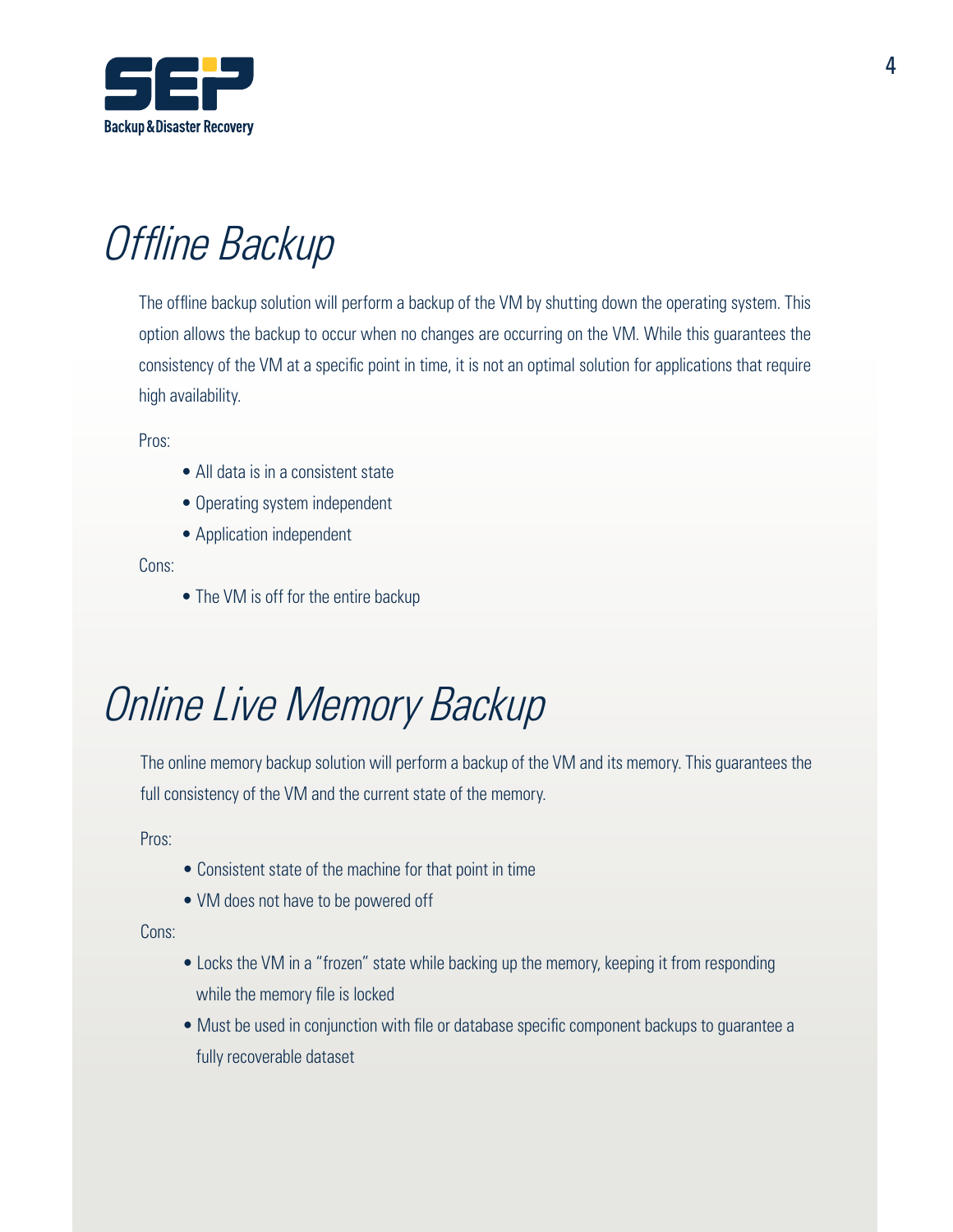

## Online Quiesced Backup

The online quiesced backup solution will perform a backup of an active VM on the fly. This provides better performance for active users or processes accessing the VM, eliminating any downtime during the backup. This process uses Citrix XenTools to take advantage of the Citrix VSS provider to allow consistent application backups for applications that are VSS-aware, like Exchange and SQL. The Citrix VSS provider is only available for Windows Server 2003 and above. The final backup will also retain the VM configuration, storage information and VIF's.

Pros:

- No downtime required on the VM
- VSS-aware applications setup a consistent state of the files for backup

Cons:

- VSS capabilities are only available for Windows
- Does not work with all applications

#### Online Normal Backup

The online normal backup solution will perform a backup of an active VM on the fly. This provides better performance for active users or processes accessing the VM, eliminating any downtime during the backup. This process will back up the VM configuration, storage information, and VIF's on any operating system.

Pros:

• No downtime required on the VM

Cons:

- Cannot guarantee the consistency of the data that is in active memory
- Does not work with all applications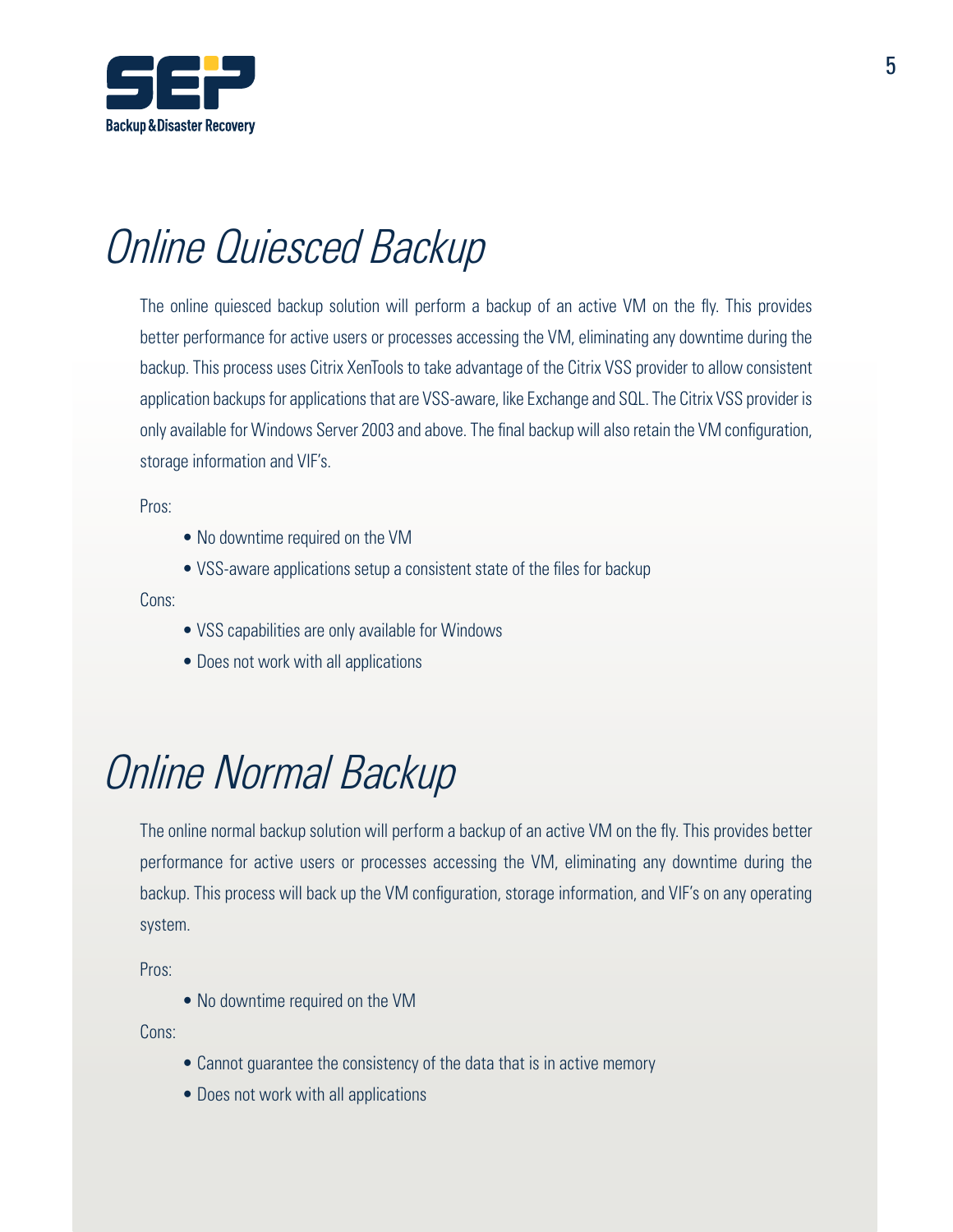

#### Agentless Backups

The SEP server is able to communicate natively with the XenServer environment using Easy Access Technology (EAT), eliminating the need for a backup agent on the hypervisor. This optimizes backup performance and reduces the need to communicate with agents on the VMs (note: depending on the state of application data, this should not be the only backup method utilized to provide consistent backups). Communication to the Citrix XenServer can be initiated from the SEP backup server or a SEP Remote Device Server, optimizing the backup strategy for network performance while still providing centralized management.

Since SEP communicates directly with the hypervisor, it does not matter what operating system is running as a VM. Windows, Linux or any other operating system is treated as a VM and backed up directly via the hypervisor. The SEP server uses Snapshot Detection and Citrix XenTools to analyze the operating system of the VM and can initiate a VSS snapshot on the Windows VM.

#### **Security**

SEP is capable of providing many options to enhance security and assist in meeting compliance requirements:

- Backup data streams can be encrypted to protect against unauthorized access to the VM backup
- Logs can be sent to a syslog server to maintain a single centralized location for tracking information
- Notifications can be sent to email addresses or mobile phones to provide immediate alerts for failed or completed jobs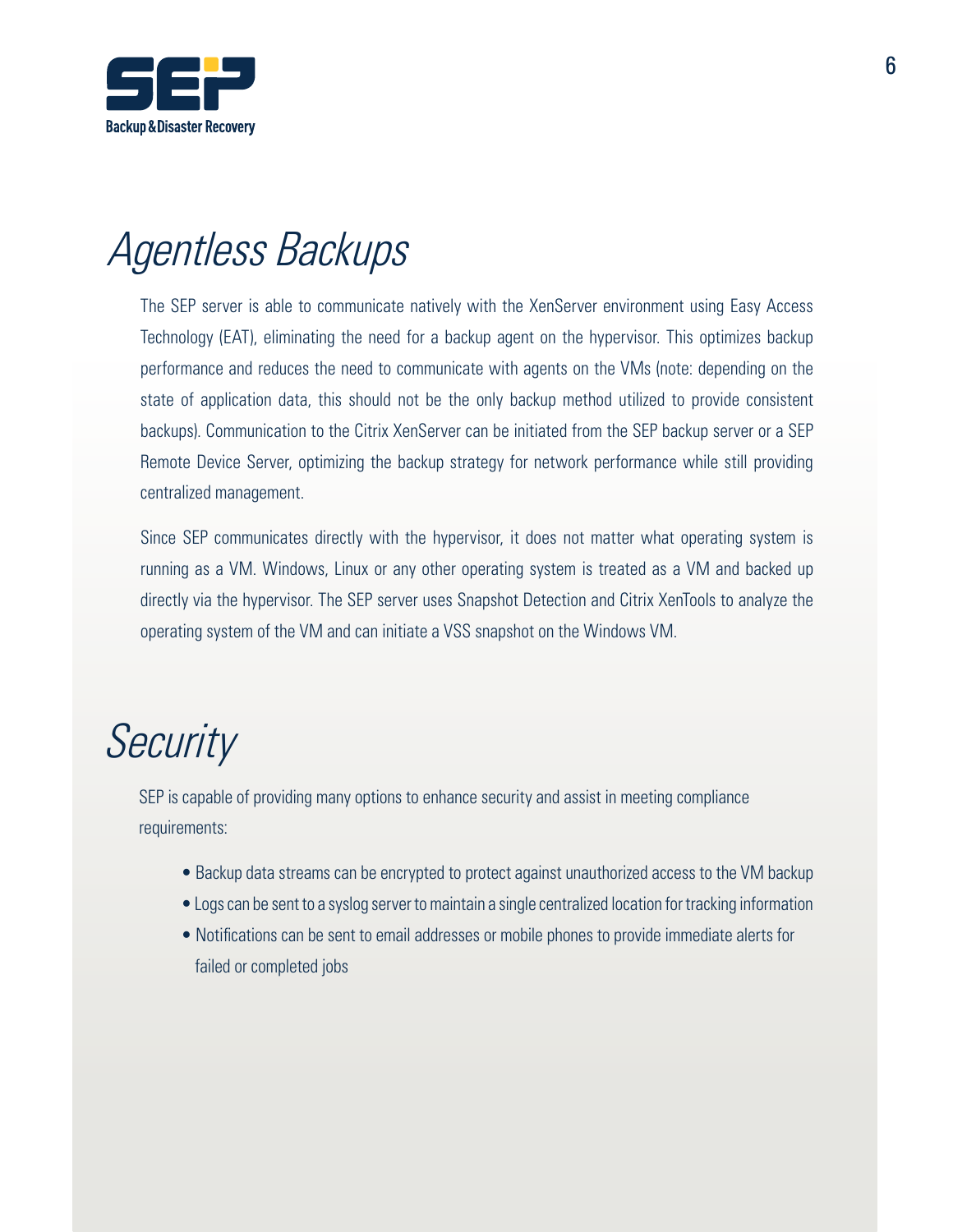

#### Feature-Rich

Additional features of using SEP for Citrix XenServer backups:

- SEP leverages Citrix XenServer's integrated software compression to stream small files to the backup media
- SEP's patented Multi-Streaming Technology can also be leveraged to simultaneously backup and restore multiple VM's to multiple nodes within the XenServer cluster
- SEP is optimized to allow backups for VMs on 64-bit platforms
- The same technology can be used for Citrix XenServer and Citrix XenDesktop
- A Remote Device Server can be configured to allow backups to occur at a remote location and still be operated by the central management console

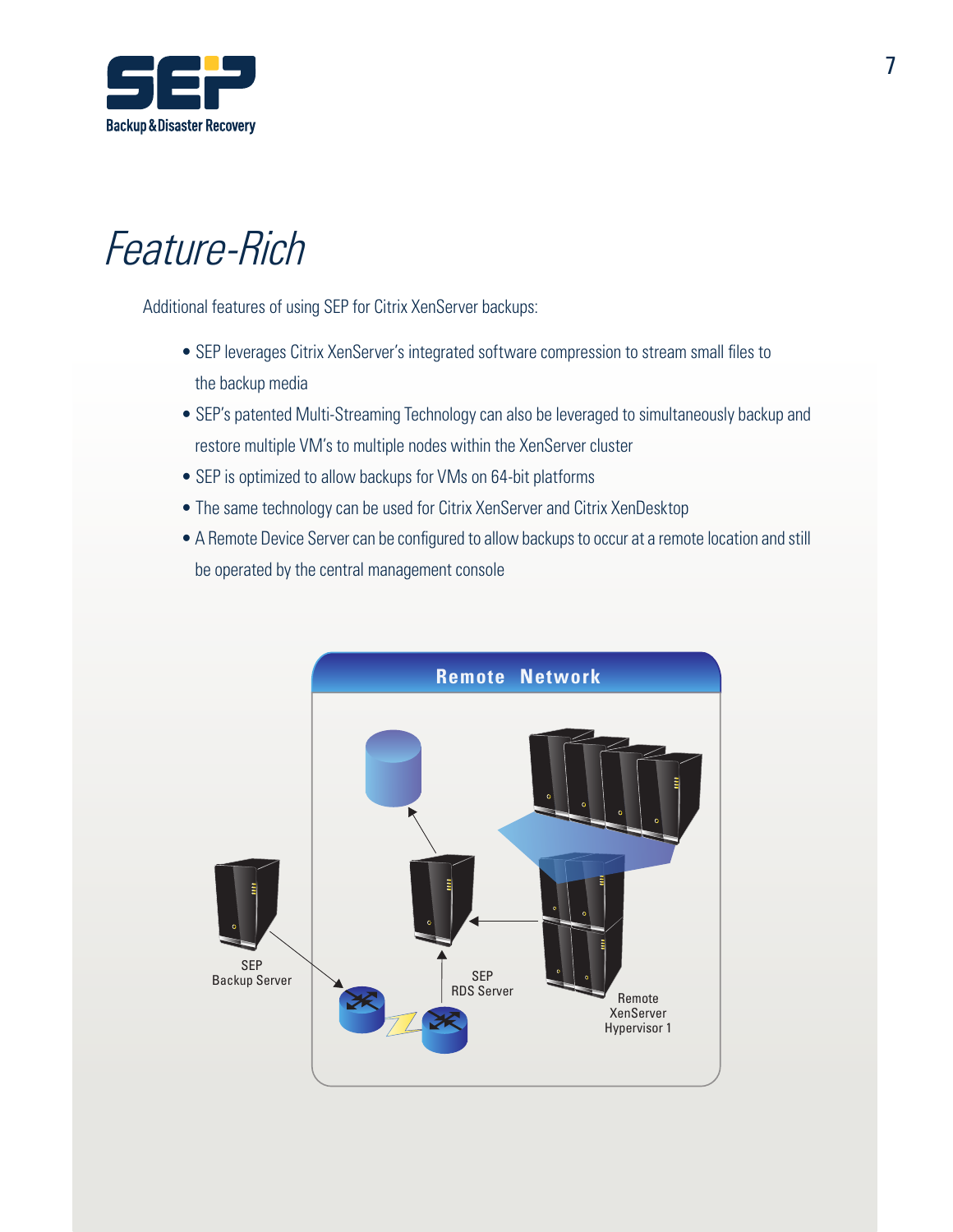

# High Availability

SEP fully supports the backup of all VMs in a high availability Citrix XenServer cluster environment. As SEP communicates directly with the XenServer resource pool, backup tasks are able to properly follow virtual machines if they have failed over to a different XenServer cluster host.

These diagrams show how SEP can find any VM on the cluster and is then able to initiate a backup.



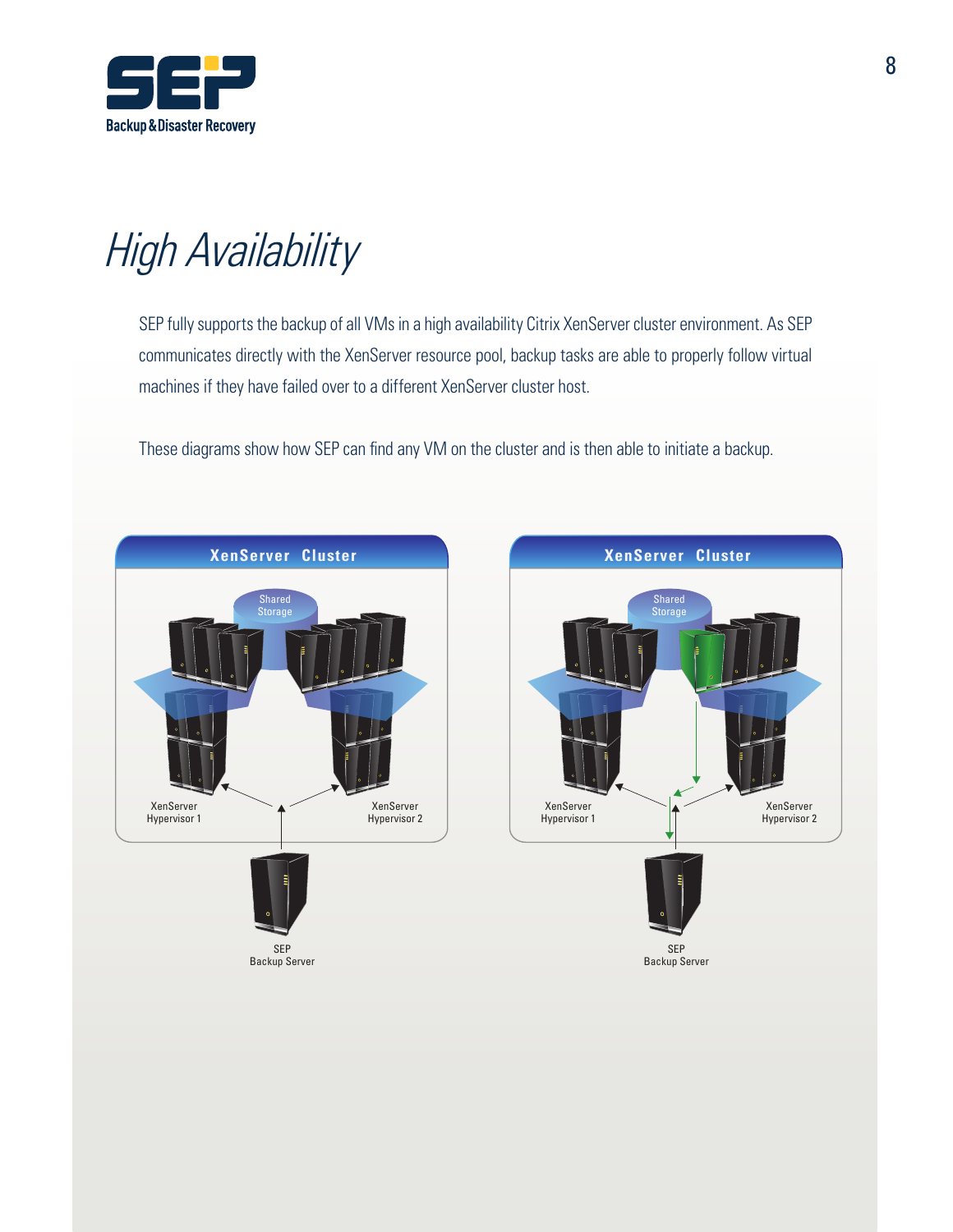

#### **Restore**

The simplicity of the SEP management interface allows for quick and easy restores. SEP includes the capability to use a point-in-time backup to restore any snapshot, from any time. A VM can be restored to the same location or to a different location. This allows a VM to be restored without downtime on any Citrix XenServer connected to the network. These features can be used to schedule VM replication or even to export VMs to onsite or off-site systems. After a replication restore has been completed, the startup type can be set to "offline" to avoid network conflicts. This allows the use of the same UID for the restored VM or even assignment of a new UID during replication.

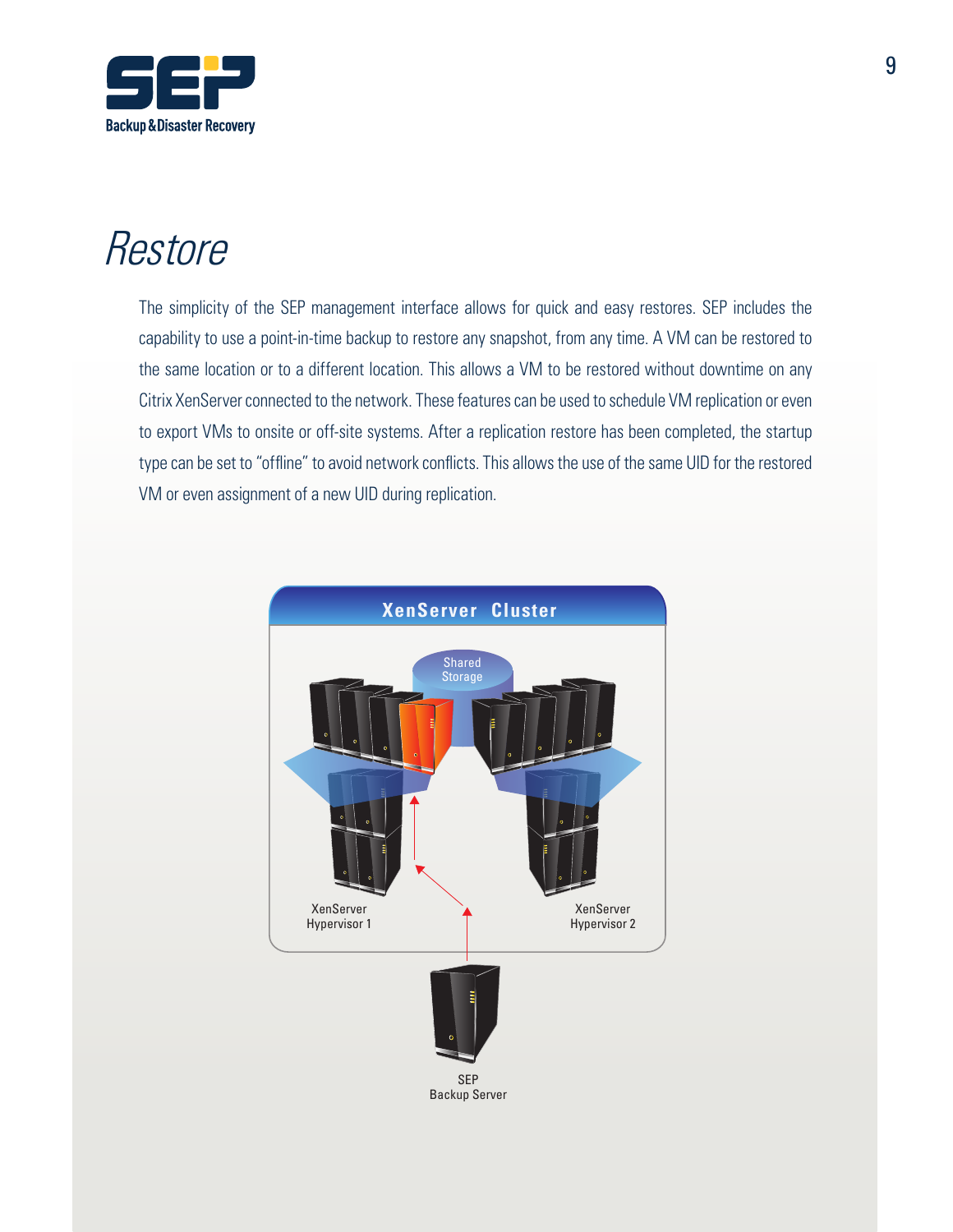

## Citrix XenDesktop Environment

The Citrix XenDesktop environment is composed of several different components that work together to provide the virtual desktop infrastructure. For smaller environments, these components can be installed on a single server and larger deployments can be broken out into many back-end servers. SEP provides the same backup capabilities, regardless of the topology that has been implemented for the Citrix XenDesktop solution. In particular, the Citrix XenDesktop components that must be included in the backup strategy of the virtual desktop environment are:

- Citrix Desktop Delivery Controller Datastore
- Citrix License Server
- Active Directory Domain Controller
- Citrix XenServer Cluster to Host the Virtual Desktops
	- Windows Desktop Master Image
	- Windows Quick Deploy Desktops
	- Windows Dedicated Virtual Desktops
	- Metadata, Host-Specific Information, Templates

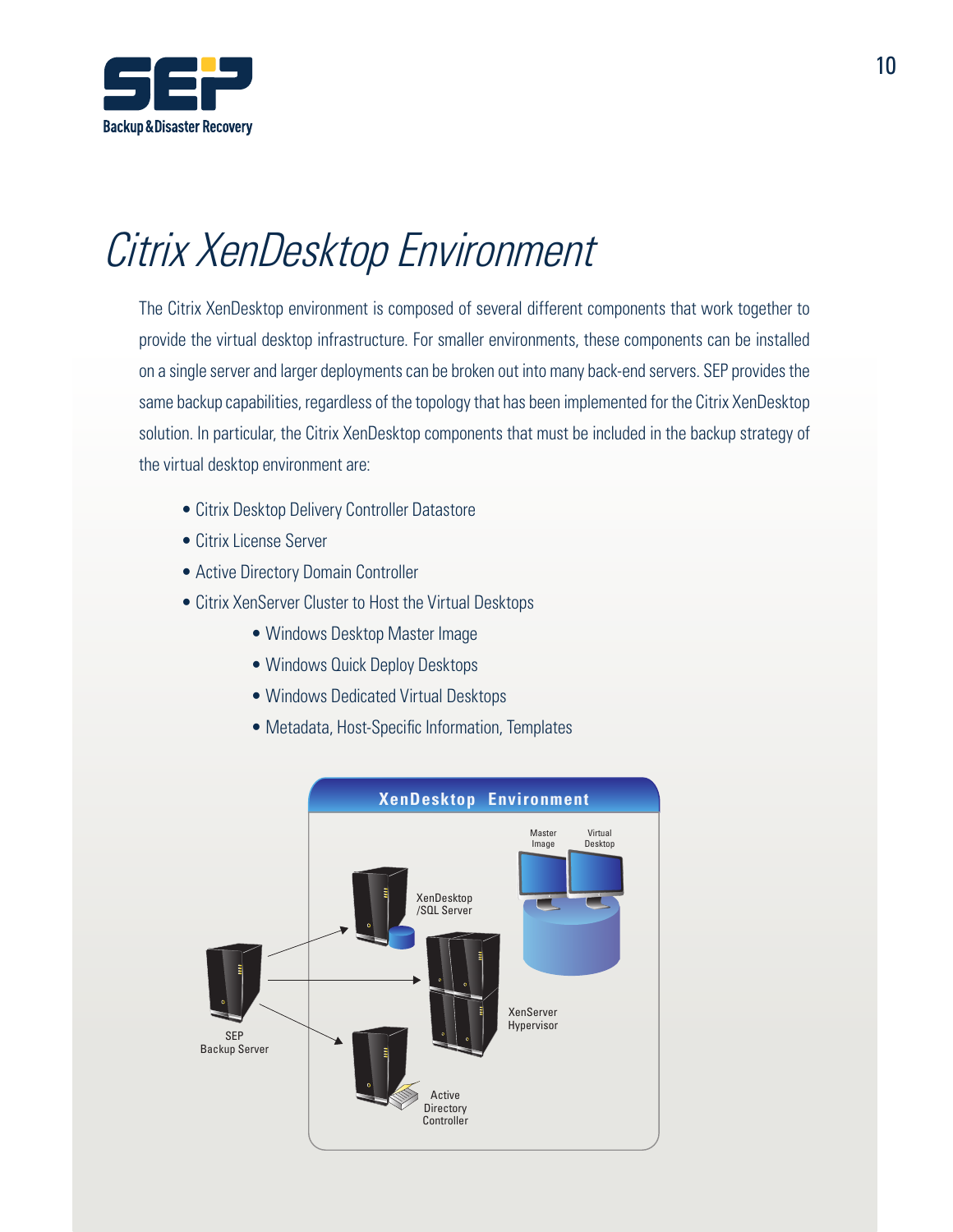

# Citrix Desktop Delivery Controller Backup

The Desktop Delivery Controller datastore holds all the information about the virtual desktop infrastructure, including the virtual desktops, applications, the license server location and all other configuration settings. Protecting the Desktop Delivery Controller requires the backup of the following items with a single SEP Windows agent on the server:

- SQL Backup
- Entire File System
- System Recovery Information

XenServer agentless backups (detailed in the Citrix XenServer Backup Methods on page 6) protect all virtual desktops, and in particular, the Master Image. In addition, if dedicated virtual desktops have been configured, they can also be backed up.

#### Citrix License Server Backup

The Citrix License Server provides license validation for the different features of the Citrix XenDesktop environment. To fully protect the integrity of the Citrix License Server, backups should be completed for the following components on the corresponding server:

- Entire File System
- System Recovery Information

This backup method requires a single SEP Windows agent.